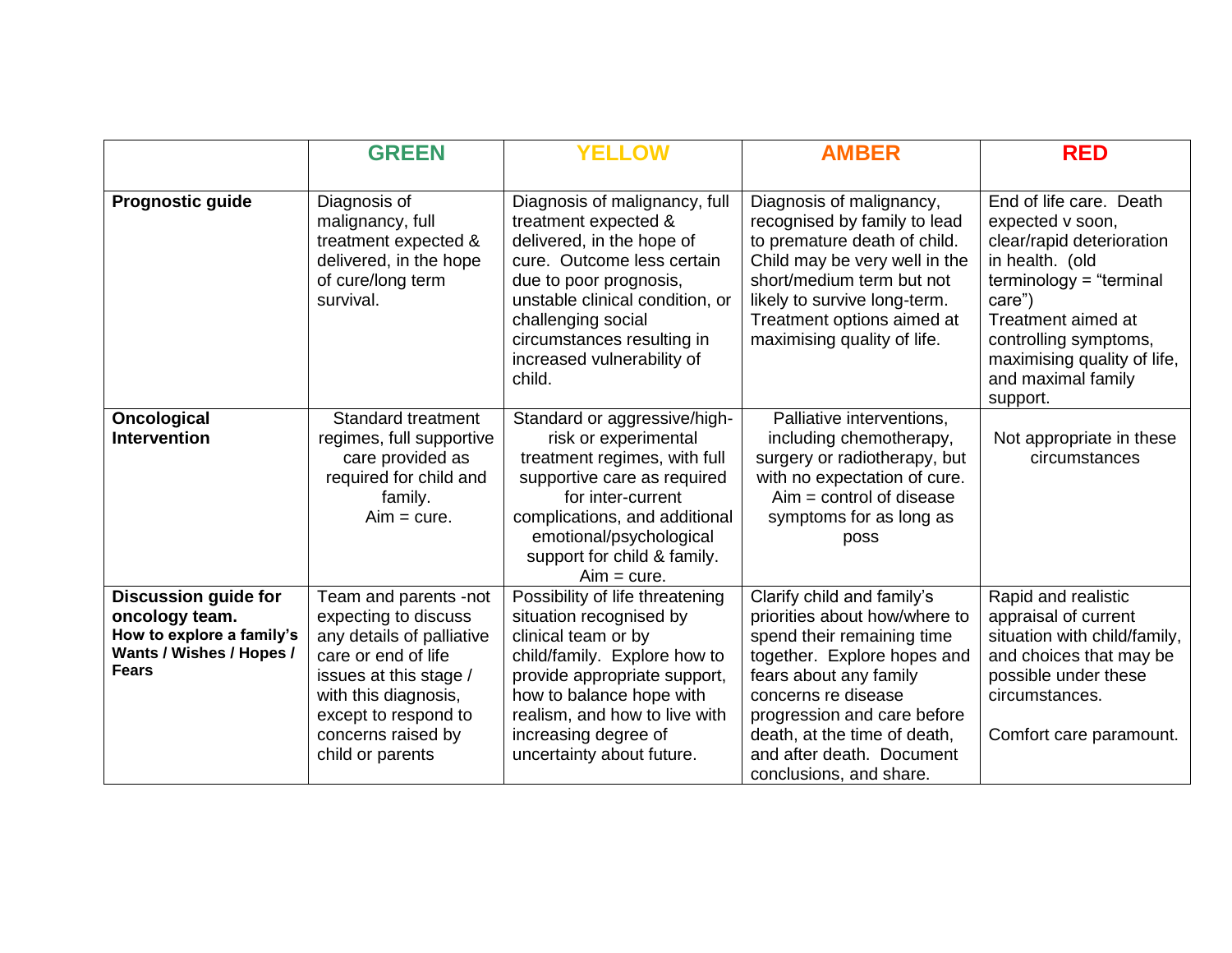|                                                       | <b>GREEN</b>                                                                                                                                                                                        | <b>YELLOW</b>                                                                                                                                                                                                                                                                                                                                                         | <b>AMBER</b>                                                                                                                                                                                                                                                                                                                           | <b>RED</b>                                                                                                                                                                                                                               |
|-------------------------------------------------------|-----------------------------------------------------------------------------------------------------------------------------------------------------------------------------------------------------|-----------------------------------------------------------------------------------------------------------------------------------------------------------------------------------------------------------------------------------------------------------------------------------------------------------------------------------------------------------------------|----------------------------------------------------------------------------------------------------------------------------------------------------------------------------------------------------------------------------------------------------------------------------------------------------------------------------------------|------------------------------------------------------------------------------------------------------------------------------------------------------------------------------------------------------------------------------------------|
| <b>Resuscitation plan</b><br>needed?                  | Full resuscitation would<br>be attempted in the<br>event of<br>complication/collapse.<br>No specific need to<br>document this, would<br>be assumed as<br>"standard care" in<br>these circumstances. | Full resuscitation would be<br>attempted in the event of a<br>collapse.<br>It would be useful to have<br>this documented in notes.                                                                                                                                                                                                                                    | Yes, and should clarify to<br>what extent any aggressive<br>or invasive procedures (eg<br>IV antibiotics, intubation,<br>ventilation, PICU support)<br>should be pursued to extend<br>life, in light of family's<br>recognition that their child<br>will die prematurely from<br>malignancy.                                           | Yes, and should clarify<br>that heroic measures<br>(specify which) should<br>not be pursued to extend<br>life. Allow natural death<br>to occur.                                                                                          |
| <b>Management Plan for</b><br>any complications       | Full supportive care for<br>intercurrent infections,<br>nutrition, organ failure<br>etc, including<br>admission to hospital<br>wards and PICU if<br>relevant.                                       | Full supportive care for<br>intercurrent infections,<br>nutrition, organ failure etc,<br>including admission to<br>hospital wards and PICU if<br>relevant. More detailed<br>discussion with family<br>required re potential<br>complications in high-risk or<br>experimental treatment, and<br>how to recognise when it is<br>time to review risks/benefits<br>of Rx. | Full supportive care, with<br>active palliation of<br>symptoms. May need<br>individualised management<br>plans for likely complications<br>eg febrile neutropaenia, fits,<br>nutrition and fluid balance<br>etc, incorporating wishes for<br>place of care, and practical<br>issues re equipment /<br>staffing/access to<br>medicines. | Pro-active prescribing for<br>likely complications as<br>death approaches, (eg<br>pain management,<br>nausea/vomiting, fits,<br>bleeding etc) to allow<br>prompt, safe and<br>effective symptom<br>management in the place<br>of choice. |
| <b>Preferred Place for</b><br><b>End of Life Care</b> | Record any expressed<br>preferences if these<br>are volunteered by<br>child/family, (but no<br>need to actively<br>explore this question at<br>this stage.)                                         | Record any expressed<br>preferences if these are<br>volunteered by child/family                                                                                                                                                                                                                                                                                       | Discuss options with child &<br>family, make arrangements<br>to accommodate their<br>wishes where possible.                                                                                                                                                                                                                            | Rapid realistic appraisal<br>of what is possible given<br>the child/young person's<br>current circumstances.                                                                                                                             |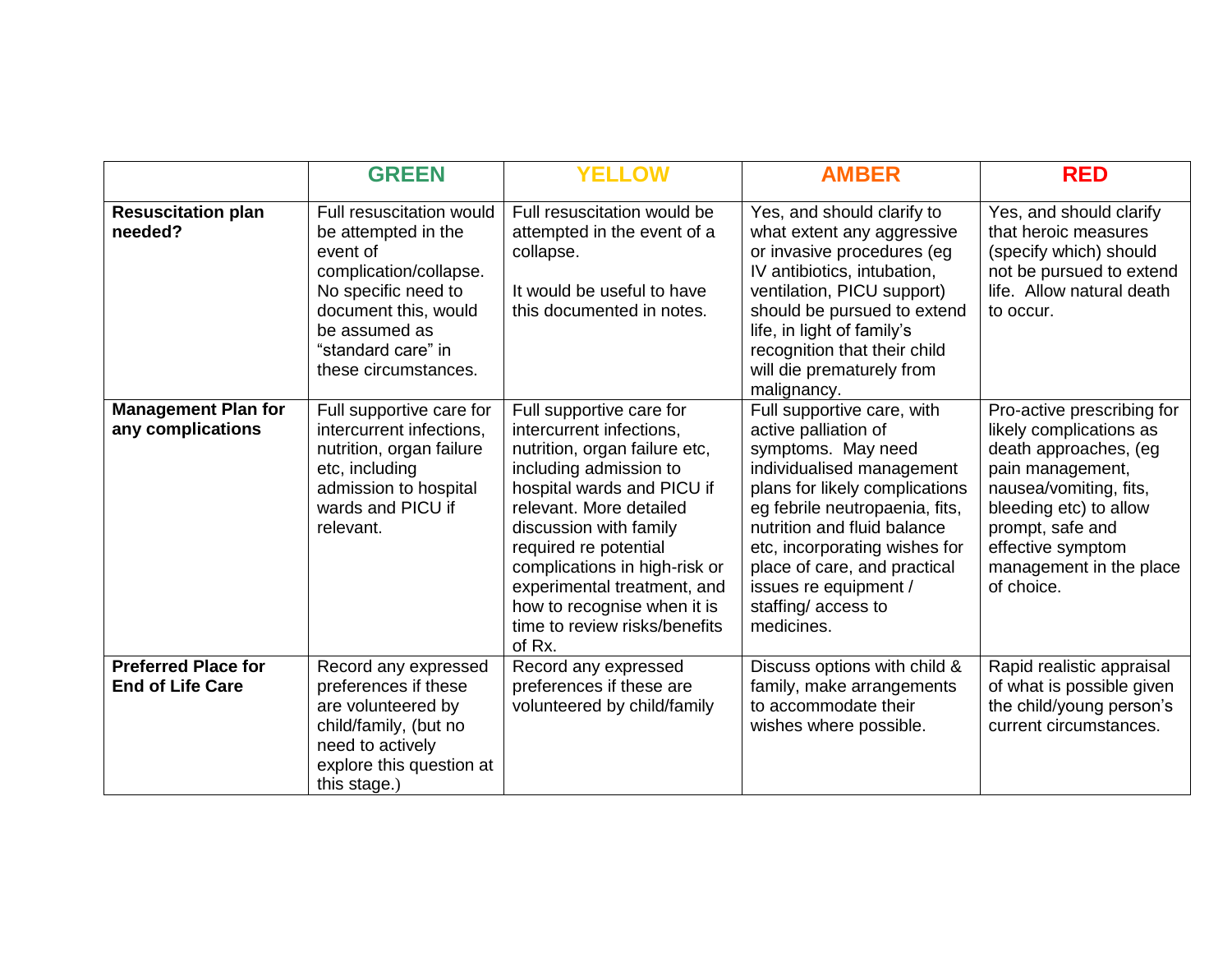Paediatric Oncology COLOURS OF LIFE – A USER'S GUIDE Background: the Colours of Life tool is a mechanism for paediatric oncology staff to classify the care given by the team to children and families on their caseload. The categories are defined as follows:

- Green:
	- o Definition: standard paediatric oncology support for child and family, where there has been a diagnosis of a malignancy but the child is currently stable. Life expectancy may be uncertain, but death is not expected imminently.
	- o Holistic Care: would include nursing, medical, social work support, +/ additional advice from dietetics, psychology, physio & OT, education and play, and spiritual support as appropriate.
	- o Resus/emergency management: If unwell, full assessment and treatment would be expected, including emergency admission to hospital if required.
	- o Staffing implications: standard paediatric oncology arrangements
	- o Outcome measures: Good quality care for children and families in the green category will empower families to regain control in their lives, and live life to their full capacities, whilst recognising the challenges of living with treatment and preparing for a future off treatment
	- o Evaluation of outcomes: survival rates, compliance with treatment regimes, educational performance, time off school/work.
- Yellow:
	- o Definition: the child and family are likely to have increased support needs compared to those in the green category because the child may have unpredictable or deteriorating health, poor symptom management or dependence on intensive medical support or technology, or because the family may have challenges in their personal or social circumstances in addition to the demands of caring for a child receiving treatment for cancer.
	- o Holistic Care: would include nursing, medical, social work support, +/ additional advice from dietetics, psychology, physio & OT, education and play, and spiritual support as appropriate.
	- o Resus/emergency management: These children are also likely to receive full intervention in the case of emergencies, including emergency admission to hospital if required.
	- o Staffing implications: Families are likely to require increased support from the team when in hospital, and increased contact time and support when out of hospital.
	- o Outcome measures: The outcomes of effective care for children and families in the yellow category will be improved chances of survival, improved symptom management, and effective psychological support for the demands of uncertain or unpredictable care needs, all of which should result in improved quality of life for the child and family.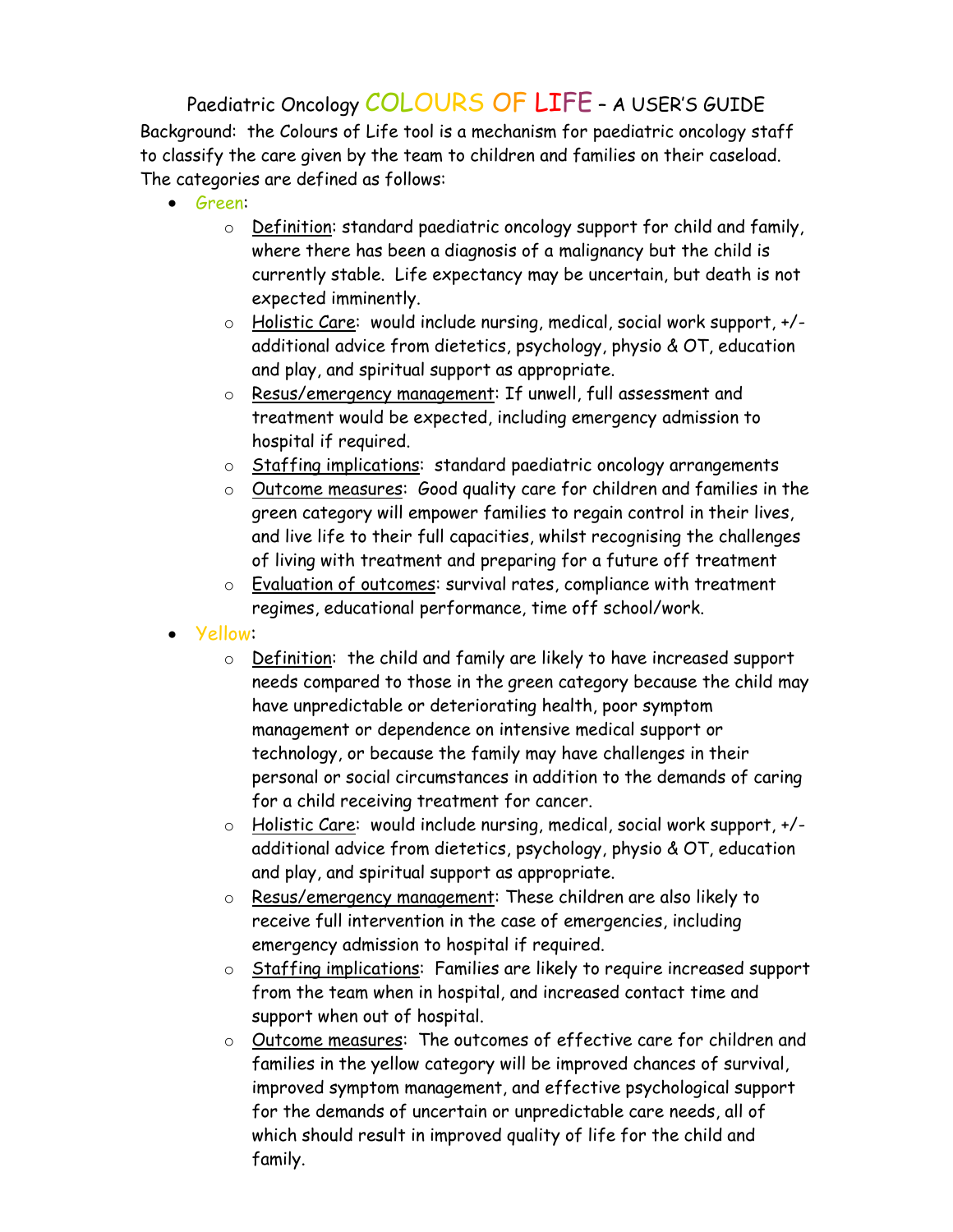- o Evaluation of outcomes: survival rates, compliance with treatment regimes, educational performance, adequate nutritional status.
- Amber:
	- o Definitions: the child is living with a malignancy which is not curable, and is managed by active palliation. These children may be quite stable for lengthy periods of time and require less medical or nursing intervention than children in the "yellow" category – the significant difference is the recognition that the burden of further curative attempts at treatment would exceed the likely benefits, and an emphasis on quality of life as opposed to its duration.
	- o Holistic Care: would include nursing, medical, social work support, +/ additional advice from dietetics, psychology, physio & OT, education and play, and spiritual support as appropriate. This will include particular attention to siblings, extended family, and the local community to proactively support them through anticipated bereavement in the not-too-distant future.
	- o Resus/emergency management: if the child became unwell transfer to hospital would not be automatically required unless requested by the child/family. Full treatment would be provided for health conditions or symptoms that can be improved, with the aim being to maximise the quality of life. Individual discussions would be needed regarding the extent of resuscitation that would be appropriate in the event of major illness.
	- o Staffing Implications: Family support would be tailored to the increasing emotional demands on preparing for the end of a child's life, and will require increased input from the team.
	- o Outcome measures: Good quality care for children and families in the amber category will enable proactive symptom control and appropriate family support, and timely preparation for the child's death.
	- o Evaluation of outcomes: Evidence of end-of-life plans in place; families able to discuss and consider choices for the care of their child; child and family able to address their wishes for preferred place of care, activities, or special time whilst child remains well. Family feedback.
- Red:
	- o Definition: The child is likely to die very soon and is receiving end-oflife care – this category refers to the last few days of life, when this can be predicted with any confidence.
	- o Holistic Care: would include nursing, medical, social work support, and spiritual support as appropriate. Active input from dietetics, psychology, physio & OT, education and play may no longer be possible.
	- o Resus/Emergency management: Care is directed entirely at improving the comfort and quality of remaining life for the child, and supporting the family as they prepare for their imminent loss. The child/family will have agreed that full resuscitation is not desired.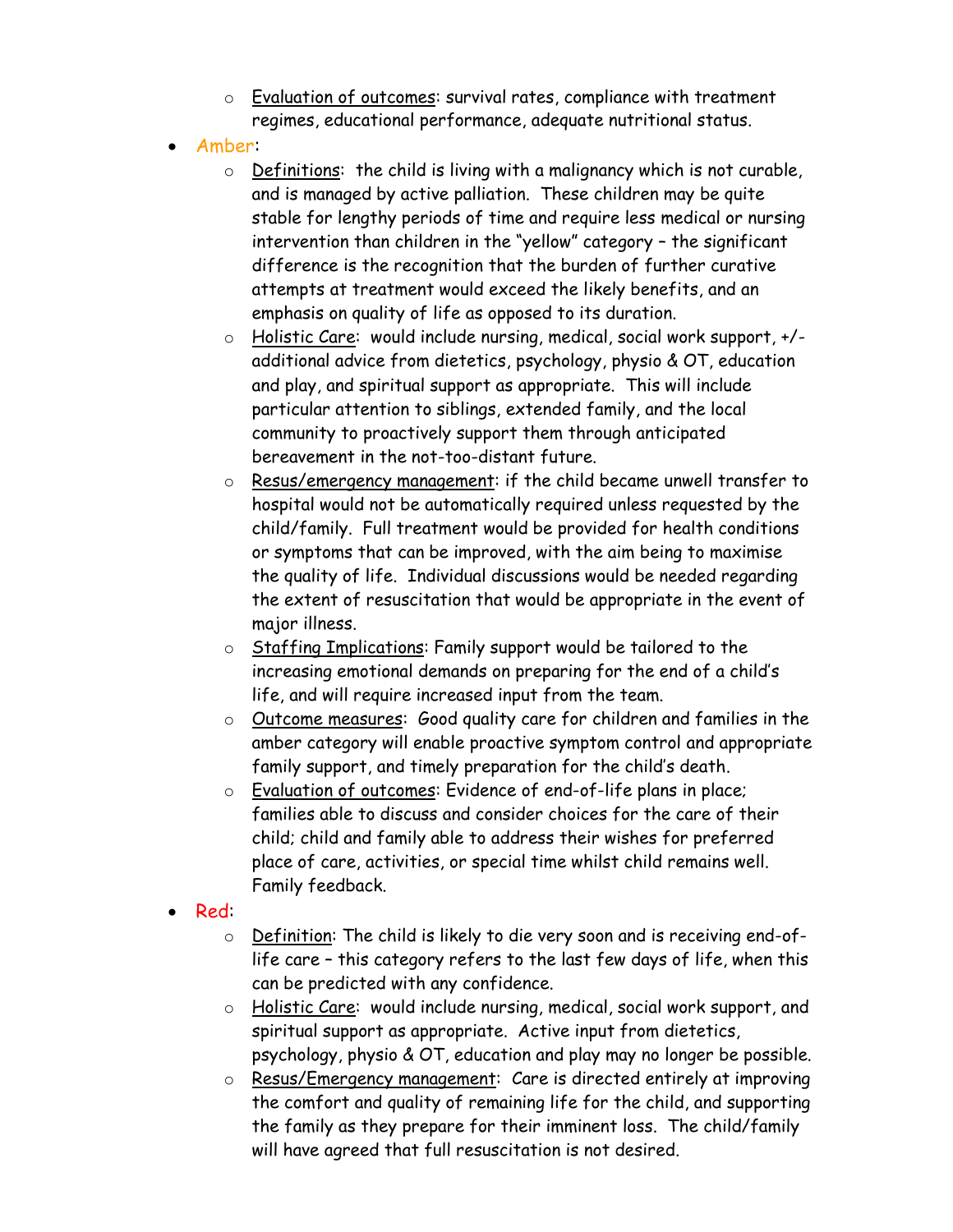- $\circ$  Staffing implications: A child in the red category would require additional nursing time and medical on-call support above standard levels, and families would have additional input from their professional contacts during this time.
- o Outcome measures: The markers of good quality care for children and families in the red category would be enabling the child's death to be as peaceful as possible, meeting whenever possible the family's requests about the care their child received whilst dying, and supporting the family appropriately throughout this time.
- o Evaluation of outcomes: death in the place of choice; quality of symptom control at the end of life; family feedback
- Purple:
	- o Definition: The family receive bereavement support appropriate to their needs.
	- o Staffing implications: Effective intervention for children and families in the purple category will include practical, financial, psychological, spiritual and emotional support. Whilst emotional support is provided throughout the child's journey, there will be additional specific input from chaplaincy, bereavement co-ordinators, and their contacts.
	- o Outcomes: effective bereavement support will enable a family to feel supported immediately after their child has died, and afterwards, and empowered to cope with the ongoing effects of grief.

Used with permission from Dr Nicky Harris, Medical Director, Children's Hospice South West.

For development or modification of this tool, please contact nicky.harris@chsw.org.uk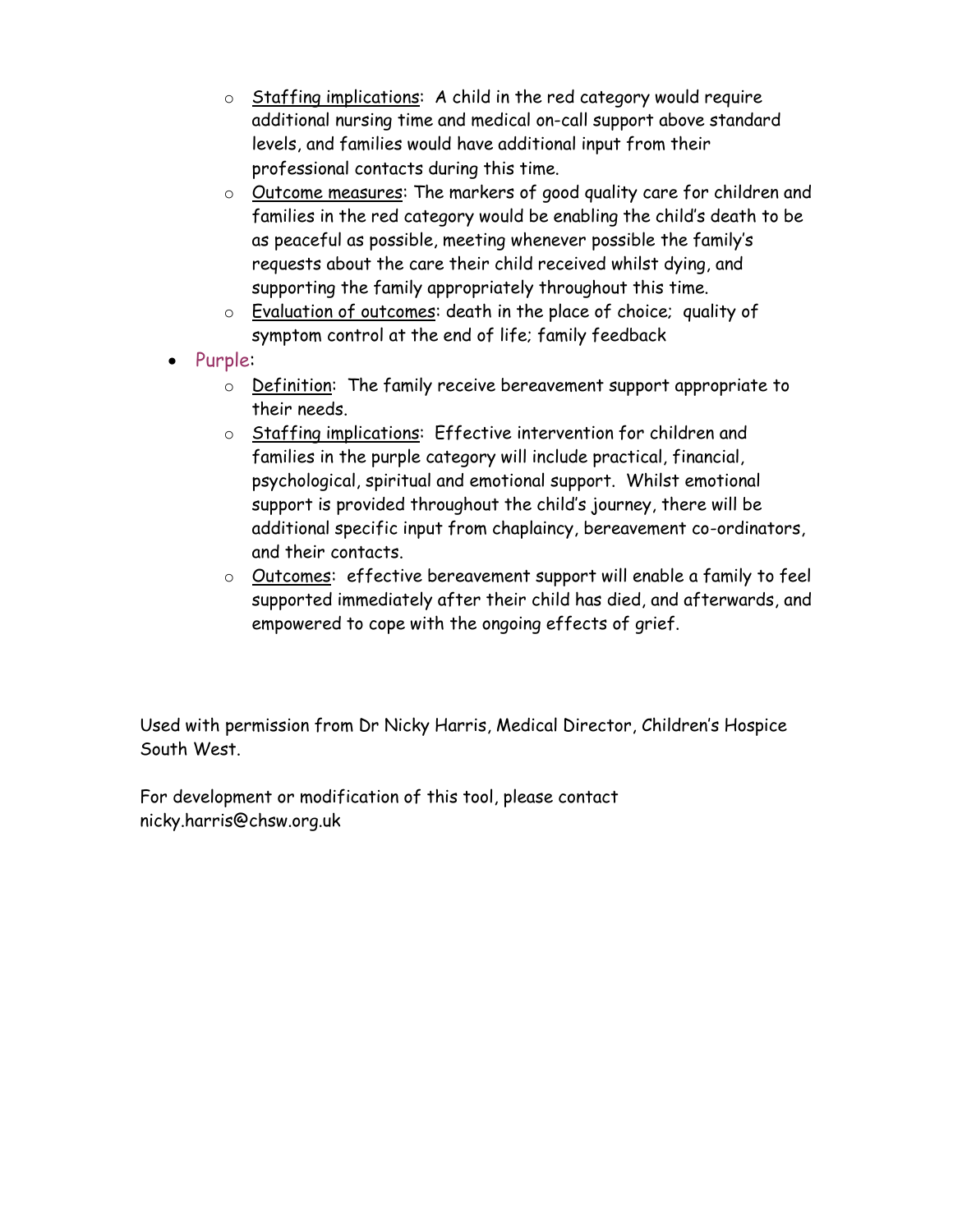## **Green – a guide to discussions with families about palliative care issues**

Although statistically many children newly diagnosed with cancer are likely to be long-term survivors, the word "cancer" is still associated with death, and often means that families suddenly confront issues about facing the death of their child. Paediatric oncology teams will generally endeavour to reassure families about their child's likely survival, but it may still be appropriate to explore a child and family's particular wishes, or fears, and support them as they review the priorities in their lives. Focus on living life to the full despite limitations of illness, disability, or the constraints of life on treatment. There may or may not be an awareness of the prognosis of cancer, so be led in discussions by the child or young adult and allow them to approach these subjects at their own pace.

## **Yellow – a guide to discussions with families about palliative care issues**

A child in the yellow category may have either a poor oncological prognosis, or unpredictable health care needs due to concurrent additional illness or complications of treatment. Teams will need clear instructions about how to manage any emergencies that may arise, in conjunction with the child's usual health care team. Repeated hospital admissions may mean that children/young people have clear ideas about what they would like, or not like, to happen to them (in terms of admissions and intensive interventions) – please explore these and document in the notes. However, treat symptoms and complications as if for any other child, including emergency admission to hospital if necessary, and follow any emergency management plans that are available. Children, young adults and their families may need plenty of time and information to understand the complexities of benefits and risks of some treatment decisions, and to revisit these regularly, in order to gain a fully informed consensus with health care teams about appropriate decisions for the management of their health in the future.

The yellow category also identifies families under increased strain for personal or social reasons, over and above the emotional strain associated with caring for a child with cancer. In addition to discussions with the family as outlined in the green section above, consider sensitive exploration of the family's particular issues with a view to providing emotional, practical and psychological support where possible.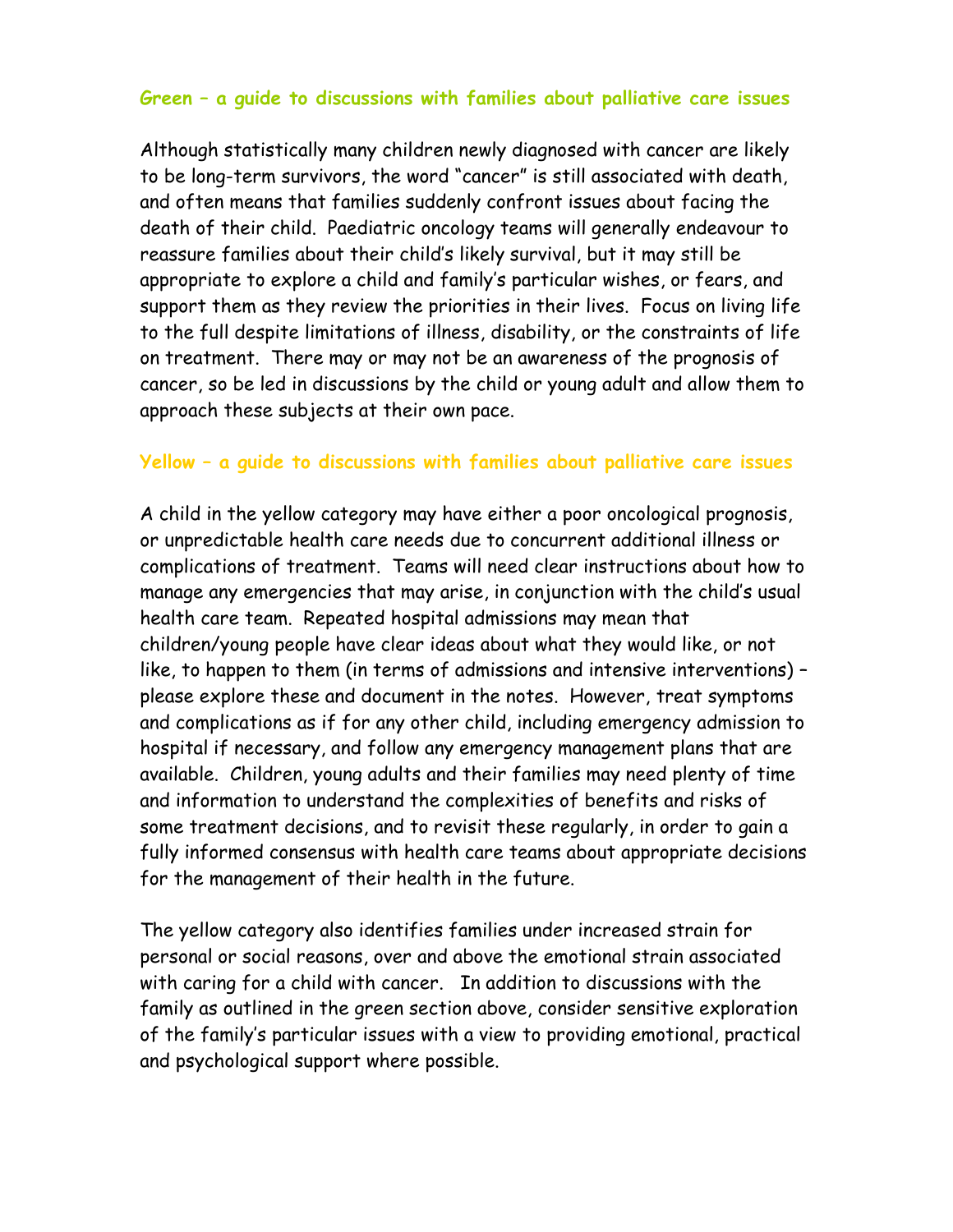## **Amber – a guide to end of life planning**

End of life planning will require a sensitive and dignified approach to discussions, and protected time to allow full exploration of the child & family's wishes, concerns, and expectations of the future. This can be a lengthy process over many weeks, but however long it takes it should result in a clear understanding of the actions to be taken by staff in case of a child's gradual deterioration, (based on the likely scenarios to be encountered with that child's illness), and in case of an acute event resulting in cardio-pulmonary arrest.

In addition to health-related issues, include discussions about the child and family's wishes about how to spend their time before death (eg special visits or activities), the child and family wishes about where they would like to be and who would they like present when dying, and any thoughts about care after death (such as cremation/burial, funeral plans or memorial services, distribution of belongings, etc). Not all families will be ready for all of this at this point, but some will.

Health-related topics to be discussed include:

- Management of common illnesses eg intercurrent infections
- Management of any predictable or foreseeable complications eg fits, pain, nausea and vomiting, spinal cord compression etc
- Sudden collapse with apparent death.

Treatment options include:

oxygen and suction for respiratory compromise Oral antibiotics Parenteral antibiotics\* NG or gastrostomy fluids or feeding IV fluids or TPN feeding\* Bag and mask ventilatory support in the community Non-invasive ventilation (CPAP, BiPAP)\* Intubation and ventilation in hospital\*\* PICU admission\*\* Peritoneal dialysis\* or haemodialysis\*\* Transfusion support\* Transfer to hospice or hospital\*

Comfort care and pain relief are never optional!

\* may be possible in hospice or community setting but not always \*\* not possible in community or hospice setting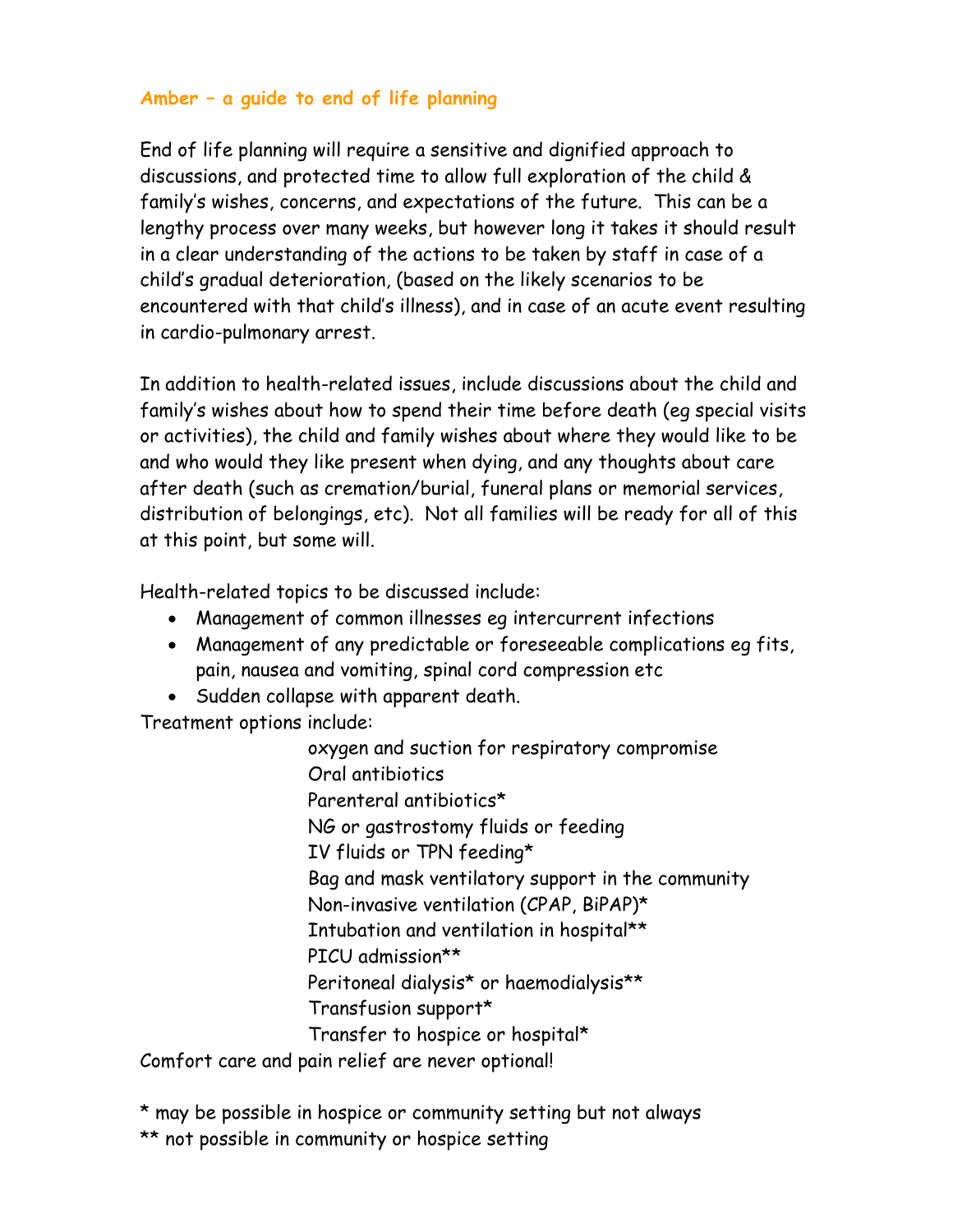Process:

- 1. ensure that the discussion is taking place with the appropriate people:
	- a. child if appropriate; young adults should be included unless they expressly wish not to. Young adults who are mentally competent > 18 years must take part in discussions for these to be legally valid.
	- b. Those with parental responsibility (ideally, all of them, though this is not always possible. If not, please try to ensure consensus between all relevant individuals whenever possible. In the case of children under local authority care, involve the relevant social workers etc in discussions from the start.)
	- c. Experienced staff usually senior nursing or medical staff who are able to have an informed discussion about likely options, choices, and outcomes.
- 2. arrange an appropriate time and place
	- a. private, quiet, without telephones/pagers for interruption. If young children or siblings are not included in the discussion, make arrangements for appropriate supervision for them.
	- b. comfortable, safe, with an easy exit for anyone who finds that they need to take a quick break
	- c. box of tissues or cup of tea often useful.
- 3. document decisions contemporaneously, and share this record with the individuals involved to ensure that all agree on outcomes. Good practice, if time is available, is to revisit any difficult discussions the next day after allowing people to "sleep on it", to confirm that all are happy with decisions.
- 4. ideally, type, sign and date the conclusions on headed notepaper. The "Child and Family Wishes document" is also suitable for this purpose.
- 5. identify whom to share the conclusions of the document with, and how this distribution will be done (eg copies to parents for distribution, or by post to other agencies, etc)